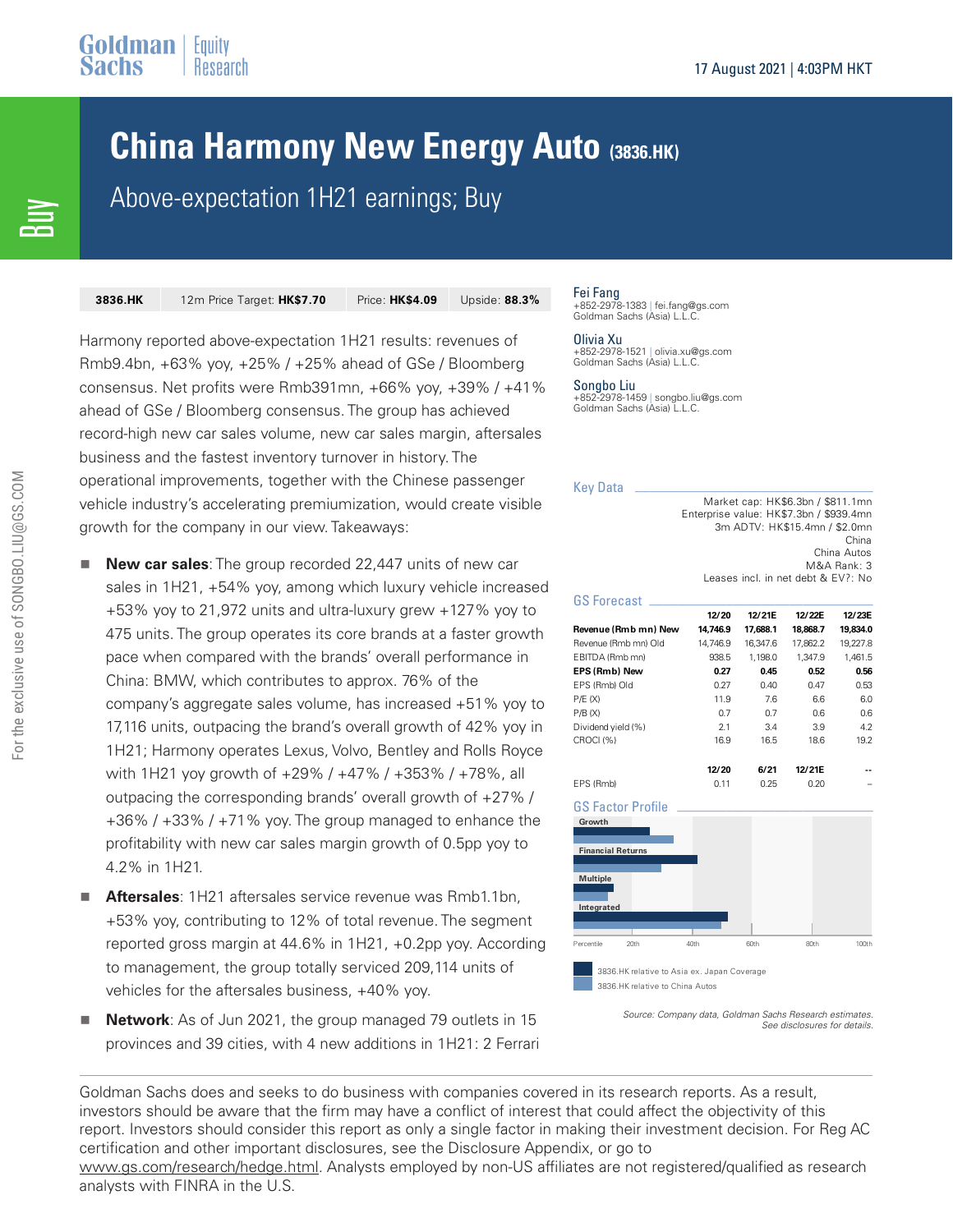# **China Harmony New Energy Auto (3836.HK)**

Buy Rating since Sep 2, 2019

#### Ratios & Valuation \_\_\_\_\_\_\_\_\_\_\_\_\_\_\_\_\_\_\_\_\_\_\_\_\_\_\_\_\_\_\_\_\_\_\_\_\_\_\_

|                                     | 12/20   | 12/21E  | 12/22E  | 12/23E  |
|-------------------------------------|---------|---------|---------|---------|
| P/E(X)                              | 11.9    | 7.6     | 6.6     | 6.0     |
| P/B(X)                              | 0.7     | 0.7     | 0.6     | 0.6     |
| FCF yield (%)                       | 12.2    | 5.6     | 9.5     | 9.7     |
| EV/EBITDAR (X)                      | 6.2     | 5.1     | 4.3     | 3.8     |
| EV/EBITDA (excl. leases) (X)        | 6.2     | 5.1     | 4.3     | 3.8     |
| CROCI (%)                           | 16.9    | 16.5    | 18.6    | 19.2    |
| ROE (%)                             | 5.6     | 8.9     | 9.6     | 9.7     |
| Net debt/equity (%)                 | 11.8    | 9.6     | 5.5     | 2.0     |
| Net debt/equity (excl. leases) (%)  | 11.8    | 9.6     | 5.5     | 2.0     |
| Interest cover (X)                  | 5.6     | 8.3     | 9.3     | 10.1    |
| Days inventory outst, sales         | 29.1    | 21.3    | 19.4    | 19.6    |
| Receivable days                     | 3.6     | 3.2     | 3.0     | 2.9     |
| Days payable outstanding            | 5.2     | 6.0     | 5.6     | 5.4     |
| DuPont ROE (%)                      | 5.4     | 8.6     | 9.2     | 9.3     |
| Turnover (X)                        | 1.2     | 1.4     | 1.4     | 1.4     |
| Leverage (X)                        | 1.6     | 1.5     | 1.5     | 1.5     |
| Gross cash invested (ex cash) (Rmb) | 6,136.4 | 5,825.5 | 6,118.6 | 6,472.1 |
| Average capital employed (Rmb)      | 8,446.4 | 8,635.6 | 8,980.2 | 9,303.5 |
| BVPS (Rmb)                          | 4.87    | 5.18    | 5.57    | 5.98    |
|                                     |         |         |         |         |

#### Growth & Margins (%) \_\_\_\_\_\_\_\_\_\_\_\_\_\_\_\_\_\_\_\_\_\_\_\_\_\_\_\_\_\_\_\_\_\_\_\_

|                      | 12/20  | 12/21E | 12/22E | 12/23E |
|----------------------|--------|--------|--------|--------|
| Total revenue growth | 16.8   | 19.9   | 6.7    | 5.1    |
| EBITDA growth        | (2.4)  | 27.6   | 12.5   | 8.4    |
| EPS growth           | (21.2) | 68.2   | 14.7   | 9.1    |
| DPS growth           | (0.8)  | 68.4   | 14.7   | 9.1    |
| EBIT margin          | 5.1    | 5.7    | 6.0    | 6.1    |
| EBITDA margin        | 6.4    | 6.8    | 7.1    | 7.4    |
| Net income margin    | 2.8    | 3.9    | 4.2    | 4.4    |
|                      |        |        |        |        |



Source: FactSet. Price as of 16 Aug 2021 close.

|  |  |  | China Harmony New Energy Auto (3836.HK) |  |  |  |  |  |  |  |
|--|--|--|-----------------------------------------|--|--|--|--|--|--|--|
|--|--|--|-----------------------------------------|--|--|--|--|--|--|--|

| Income Statement (Rmb mn)                                     |                          |                          |                  |                  |
|---------------------------------------------------------------|--------------------------|--------------------------|------------------|------------------|
|                                                               | 12/20                    | 12/21E                   | 12/22E           | 12/23E           |
| Total revenue                                                 | 14,746.9                 | 17,688.1                 | 18,868.7         | 19,834.0         |
| Cost of goods sold                                            | (13, 448.1)              | (16, 142.0)              | (17, 188.7)      | (18,036.0)       |
| SG&A<br>R&D                                                   | (888.3)                  | (952.4)                  | (1,013.5)        | (1,077.7)        |
| Other operating inc./(exp.)                                   | 339.5                    | 406.0                    | 460.6            | 496.8            |
| <b>EBITDA</b>                                                 | 938.5                    | 1,198.0                  | 1,347.9          | 1,461.5          |
| Depreciation & amortization                                   | (188.5)                  | (198.3)                  | (220.9)          | (244.4)          |
| <b>EBIT</b>                                                   | 750.0                    | 999.7                    | 1,127.0          | 1,217.2          |
| Net interest inc./(exp.)                                      | (134.1)                  | (120.6)                  | (120.6)          | (120.6)          |
| Income/(loss) from associates                                 | 1.3                      | 0.0                      |                  |                  |
| Pre-tax profit                                                | 617.3                    | 879.1                    | 1,006.3          | 1,096.5          |
| Provision for taxes                                           | (195.2)                  | (175.8)                  | (201.3)          | (219.3)          |
| Minority interest                                             | (11.4)                   | (11.4)                   | (11.4)           | (11.4)           |
| Preferred dividends                                           | $\overline{\phantom{0}}$ | $\equiv$                 |                  |                  |
| Net inc. (pre-exceptionals)                                   | 410.7                    | 691.8                    | 793.6            | 865.8            |
| Post-tax exceptionals                                         | 410.7                    | 691.8                    | 793.6            | 865.8            |
| Net inc. (post-exceptionals)<br>EPS (basic, pre-except) (Rmb) | 0.27                     | 0.45                     | 0.52             | 0.56             |
| EPS (diluted, pre-except) (Rmb)                               | 0.27                     | 0.45                     | 0.51             | 0.56             |
| EPS (basic, post-except) (Rmb)                                | 0.27                     | 0.45                     | 0.52             | 0.56             |
| EPS (diluted, post-except) (Rmb)                              | 0.27                     | 0.45                     | 0.51             | 0.56             |
| DPS (Rmb)                                                     | 0.07                     | 0.11                     | 0.13             | 0.14             |
| Div. payout ratio (%)                                         | 25.5                     | 25.6                     | 25.6             | 25.6             |
| <b>Balance Sheet (Rmb mn)</b>                                 |                          |                          |                  |                  |
|                                                               | 12/20                    | 12/21E                   | 12/22E           | 12/23E           |
| Cash & cash equivalents                                       | 1,714.3                  | 1,832.6                  | 2,129.7          | 2,419.9          |
| Accounts receivable                                           | 155.4                    | 155.4                    | 155.4            | 155.4            |
| Inventory                                                     | 1,093.6                  | 972.8                    | 1.037.8          | 1,090.9          |
| Other current assets                                          | 3,084.1                  | 2,824.2                  | 2,800.8          | 2,827.2          |
| <b>Total current assets</b><br>Net PP&E                       | 6,047.3                  | 5,785.1                  | 6,123.7          | 6,493.3          |
| Net intangibles                                               | 2,914.1<br>279.4         | 3,246.5<br>279.4         | 3,591.7<br>279.4 | 3,942.4<br>279.4 |
| Total investments                                             | 14.3                     | 14.3                     | 14.3             | 14.3             |
| Other long-term assets                                        | 3,097.2                  | 3,065.4                  | 3,065.4          | 3,065.4          |
| <b>Total assets</b>                                           | 12,352.4                 | 12,390.7                 | 13,074.5         | 13,794.8         |
| Accounts payable                                              | 264.4                    | 264.4                    | 264.4            | 264.4            |
| Short-term debt                                               | 2,604.4                  | 2,604.4                  | 2,604.4          | 2,604.4          |
| Short-term lease liabilities                                  |                          |                          |                  |                  |
| Other current liabilities                                     | 1,140.0                  | 1,402.7                  | 1,496.3          | 1,572.9          |
| <b>Total current liabilities</b>                              | 4,092.7                  | 4,271.5                  | 4,365.2          | 4,441.7          |
| Long-term debt                                                |                          | $\overline{\phantom{a}}$ |                  |                  |
| Long-term lease liabilities                                   |                          |                          |                  |                  |
| Other long-term liabilities                                   | 712.2                    | 57.3                     | 57.3             | 57.3             |
| <b>Total long-term liabilities</b>                            | 712.2                    | 57.3                     | 57.3             | 57.3             |
| <b>Total liabilities</b>                                      | 4.804.9                  | 4.328.8                  | 4.422.4          | 4.499.0          |
| Preferred shares                                              | $\overline{\phantom{0}}$ |                          |                  |                  |
| Total common equity<br><b>Minority interest</b>               | 7,488.0<br>59.4          | 8,002.5<br>59.4          | 8,592.6<br>59.4  | 9,236.4<br>59.4  |
| <b>Total liabilities &amp; equity</b>                         | 12,352.4                 | 12,390.7                 | 13,074.5         | 13,794.8         |
| Net debt, adjusted                                            | 890.1                    | 771.8                    | 474.7            | 184.5            |
|                                                               |                          |                          |                  |                  |
| Cash Flow (Rmb mn)                                            | 12/20                    | 12/21E                   | 12/22E           | 12/23E           |
| Net income                                                    | 410.7                    | 691.8                    | 793.6            | 865.8            |
| D&A add-back                                                  | 188.5                    | 198.3                    | 220.9            | 244.4            |
| Minority interest add-back                                    |                          | $\overline{\phantom{m}}$ |                  |                  |
| Net (inc)/dec working capital                                 | (137.9)                  | (63.7)                   | 52.1             | (2.9)            |
| Other operating cash flow                                     | 338.2                    | 0.0                      |                  |                  |
| Cash flow from operations                                     | 799.5                    | 826.4                    | 1,066.6          | 1,107.3          |
| Capital expenditures                                          | (191.9)                  | (530.6)                  | (566.1)          | (595.0)          |
| Acquisitions                                                  | (179.8)                  |                          |                  |                  |
| Divestitures                                                  | 142.2                    |                          |                  |                  |
| Others<br>Cash flow from investing                            | (0.8)<br>(230.3)         | 0.0<br>(530.6)           | (566.1)          | (595.0)          |
| Repayment of lease liabilities                                |                          |                          |                  |                  |
| Dividends paid (common & pref)                                | (104.0)                  | (177.4)                  | (203.5)          | (222.0)          |
| Inc/(dec) in debt                                             | 110.7                    | $\overline{\phantom{a}}$ |                  |                  |
| Other financing cash flows                                    | (233.7)                  | 0.0                      | 0.0              | 0.0              |
| Cash flow from financing                                      | (227.0)                  | (177.4)                  | (203.5)          | (222.0)          |
| <b>Total cash flow</b>                                        | 342.3                    | 118.3                    | 297.0            | 290.2            |
| Free cash flow                                                | 607.6                    | 295.7                    | 500.5            | 512.2            |

Source: Company data, Goldman Sachs Research estimates.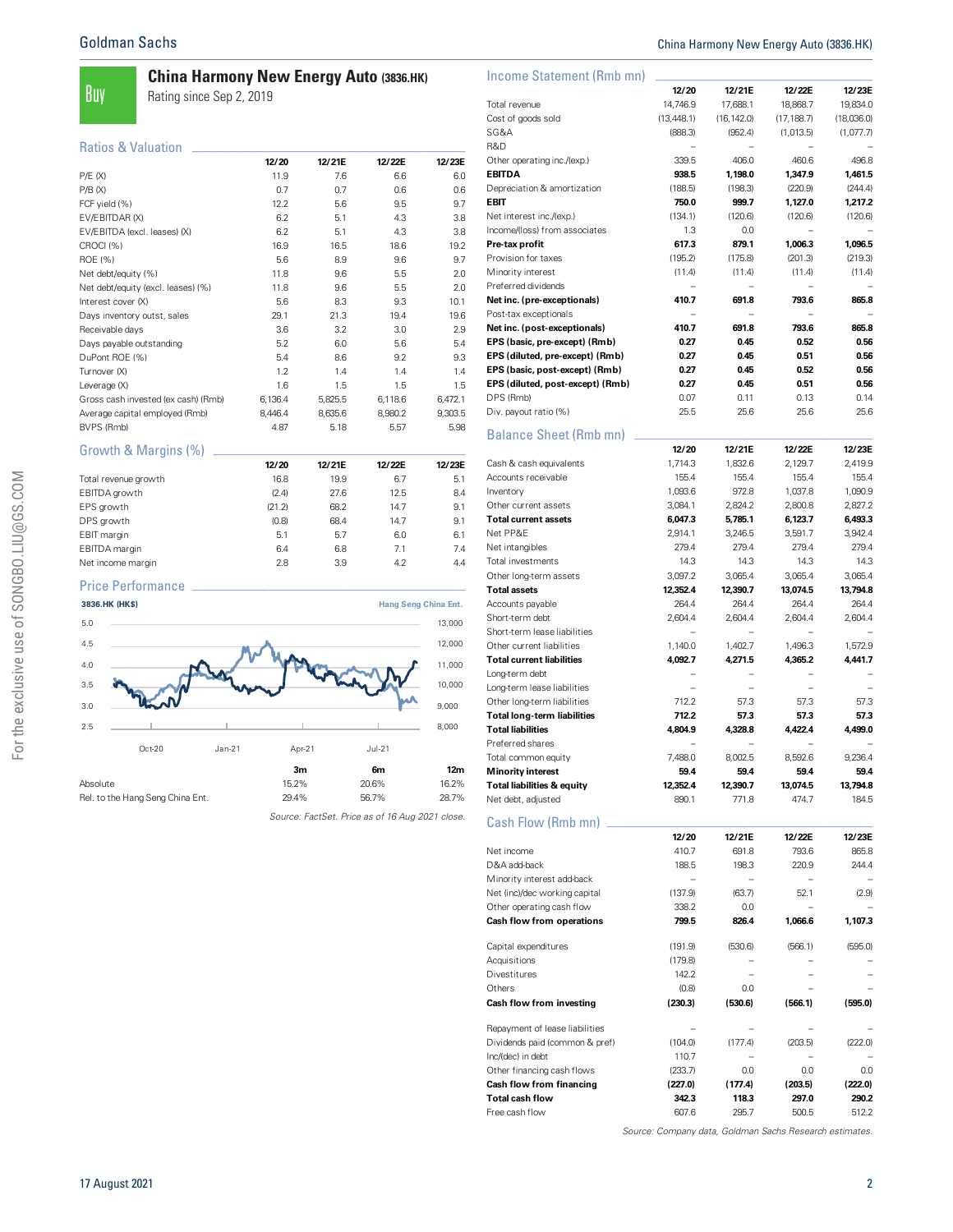located in Qingdao and Nanjing respectively, 1 Lexus in Cangzhou, and 1 Lamborghini in Wenzhou. The group has 4 additional authorizations in hand: 1 Ferrari, 1 Bentley, 1 Lamborghini and 1 Lexus. We expect the group to continue to focus on the luxury and ultra-luxury brands.

- **n Inventory**: Inventory turnover improved: the group level inventory turnover days declined from 32 days in 2020 to 24 days in 1H21, with luxury brands falling from 30 days in 2020 to 23 days in 1H21, and ultra-luxury brands falling from 52 days to 34 days.
- **2H21 outlook**: Management reiterated the observation of strong demand on luxury / ultra-luxury vehicles, though citing the adverse impacts of rainstorm in Henan in July (39 out of the 79 outlets are located in Henan province) and the recurrence of covid cases in some regions. Management expect limited impacts over the semi-conductor shortage given their operating brands are generally assigned with production priority within OEM.

## **Valuation and risks**

Buy. We increase 2021-23E net income by 7-13% to reflect the improving core business of new car sales and aftersales; we maintain our valuation method of 15x 2021E P/E unchanged. Correspondingly, our 12-month target price has increased from HK\$6.8 to HK\$7.7. Risks: Lower car volumes on macro/trade headwinds, policy overhang, and price competition among luxury.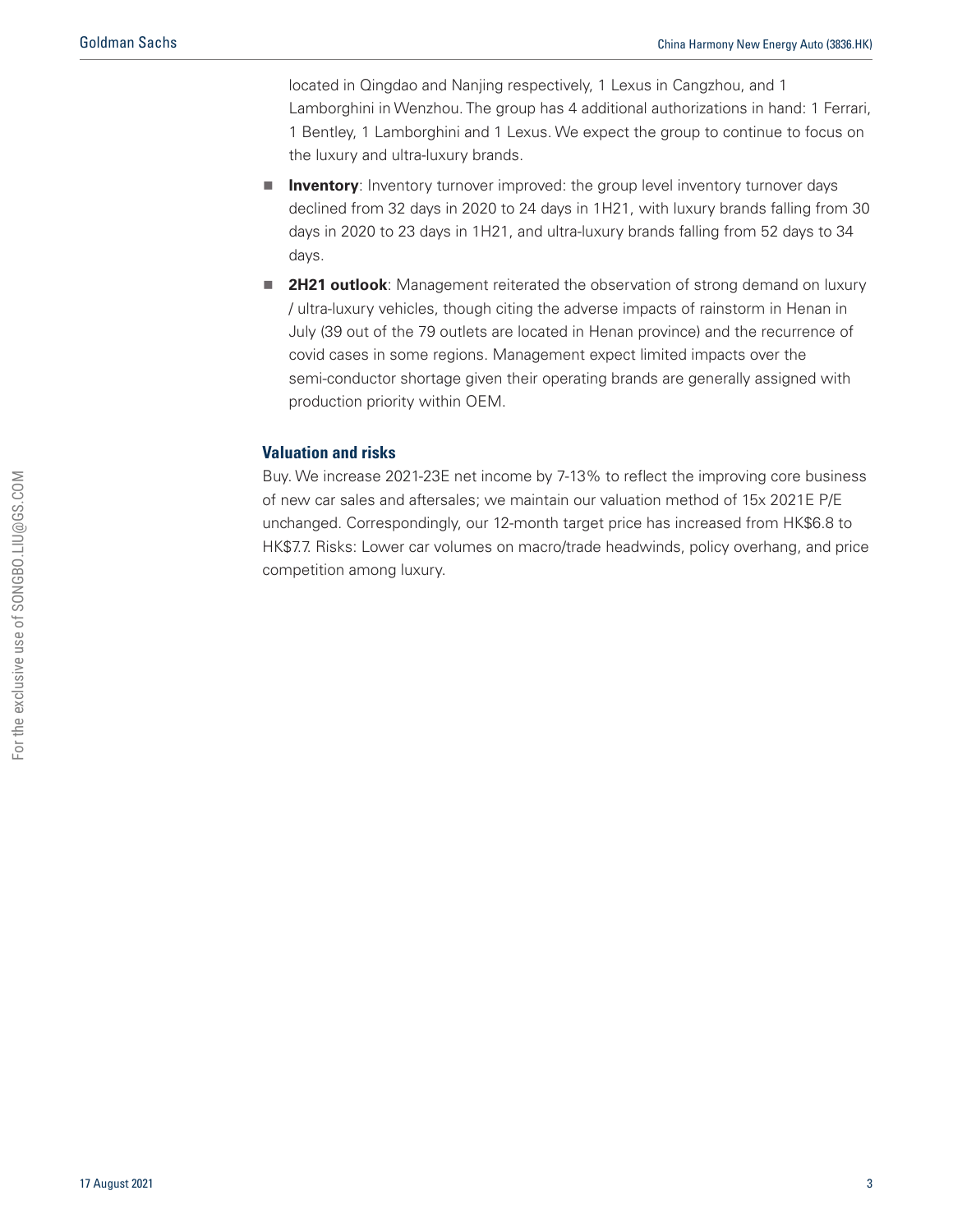# Disclosure Appendix

# **Reg AC**

I, Fei Fang, hereby certify that all of the views expressed in this report accurately reflect my personal views about the subject company or companies and its or their securities. I also certify that no part of my compensation was, is or will be, directly or indirectly, related to the specific recommendations or views expressed in this report.

Unless otherwise stated, the individuals listed on the cover page of this report are analysts in Goldman Sachs' Global Investment Research division.

## **GS Factor Profile**

The Goldman Sachs Factor Profile provides investment context for a stock by comparing key attributes to the market (i.e. our coverage universe) and its sector peers. The four key attributes depicted are: Growth, Financial Returns, Multiple (e.g. valuation) and Integrated (a composite of Growth, Financial Returns and Multiple). Growth, Financial Returns and Multiple are calculated by using normalized ranks for specific metrics for each stock. The normalized ranks for the metrics are then averaged and converted into percentiles for the relevant attribute. The precise calculation of each metric may vary depending on the fiscal year, industry and region, but the standard approach is as follows:

Growth is based on a stock's forward-looking sales growth, EBITDA growth and EPS growth (for financial stocks, only EPS and sales growth), with a higher percentile indicating a higher growth company. **Financial Returns** is based on a stock's forward-looking ROE, ROCE and CROCI (for financial stocks, only ROE), with a higher percentile indicating a company with higher financial returns. **Multiple** is based on a stock's forward-looking P/E, P/B, price/dividend (P/D), EV/EBITDA, EV/FCF and EV/Debt Adjusted Cash Flow (DACF) (for financial stocks, only P/E, P/B and P/D), with a higher percentile indicating a stock trading at a higher multiple. The **Integrated** percentile is calculated as the average of the Growth percentile, Financial Returns percentile and (100% - Multiple percentile).

Financial Returns and Multiple use the Goldman Sachs analyst forecasts at the fiscal year-end at least three quarters in the future. Growth uses inputs for the fiscal year at least seven quarters in the future compared with the year at least three quarters in the future (on a per-share basis for all metrics).

For a more detailed description of how we calculate the GS Factor Profile, please contact your GS representative.

#### **M&A Rank**

Across our global coverage, we examine stocks using an M&A framework, considering both qualitative factors and quantitative factors (which may vary across sectors and regions) to incorporate the potential that certain companies could be acquired. We then assign a M&A rank as a means of scoring companies under our rated coverage from 1 to 3, with 1 representing high (30%-50%) probability of the company becoming an acquisition target, 2 representing medium (15%-30%) probability and 3 representing low (0%-15%) probability. For companies ranked 1 or 2, in line with our standard departmental guidelines we incorporate an M&A component into our target price. M&A rank of 3 is considered immaterial and therefore does not factor into our price target, and may or may not be discussed in research.

#### **Quantum**

Quantum is Goldman Sachs' proprietary database providing access to detailed financial statement histories, forecasts and ratios. It can be used for in-depth analysis of a single company, or to make comparisons between companies in different sectors and markets.

#### **Disclosures**

**The rating(s) for China Harmony New Energy Auto is/are relative to the other companies in its/their coverage universe:** BAIC Motor Co, BYD Co. (A), BYD Co. (H), Brilliance China Automotive, CATL, China Grand Auto, China Harmony New Energy Auto, Chongqing Changan Auto, Dongfeng Motor, Fuyao Glass Industry Group (A), Fuyao Glass Industry Group (H), Geely Automobile Holdings, Great Wall Motor Co. (H), Great Wall Motor Co.(A), Guangzhou Automobile Group (A), Guangzhou Automobile Group (H), Huayu Automotive Systems, Li Auto Inc., MeiDong Auto, Minth Group, NIO Inc., SAIC Motor, Sinotruk (Hong Kong), Weichai Power (A), Weichai Power (H), Yongda Auto, Zhongsheng Group

#### **Company-specific regulatory disclosures**

The following disclosures relate to relationships between The Goldman Sachs Group, Inc. (with its affiliates, "Goldman Sachs") and companies covered by the Global Investment Research Division of Goldman Sachs and referred to in this research.

Goldman Sachs has received compensation for investment banking services in the past 12 months: China Harmony New Energy Auto (HK\$4.09)

Goldman Sachs expects to receive or intends to seek compensation for investment banking services in the next 3 months: China Harmony New Energy Auto (HK\$4.09)

Goldman Sachs had an investment banking services client relationship during the past 12 months with: China Harmony New Energy Auto (HK\$4.09)

#### **Distribution of ratings/investment banking relationships**

Goldman Sachs Investment Research global Equity coverage universe

|        | <b>Rating Distribution</b> |      |      |     | <b>Investment Banking Relationships</b> |      |
|--------|----------------------------|------|------|-----|-----------------------------------------|------|
|        | Buv                        | Hold | Sell | Buv | Hold                                    | Sell |
| Global | 52%                        | 34%  | 14%  | 64% | 56%                                     | 47%  |

As of July 1, 2021, Goldman Sachs Global Investment Research had investment ratings on 3,011 equity securities. Goldman Sachs assigns stocks as Buys and Sells on various regional Investment Lists; stocks not so assigned are deemed Neutral. Such assignments equate to Buy, Hold and Sell for the purposes of the above disclosure required by the FINRA Rules. See 'Ratings, Coverage universe and related definitions' below. The Investment Banking Relationships chart reflects the percentage of subject companies within each rating category for whom Goldman Sachs has provided investment banking services within the previous twelve months.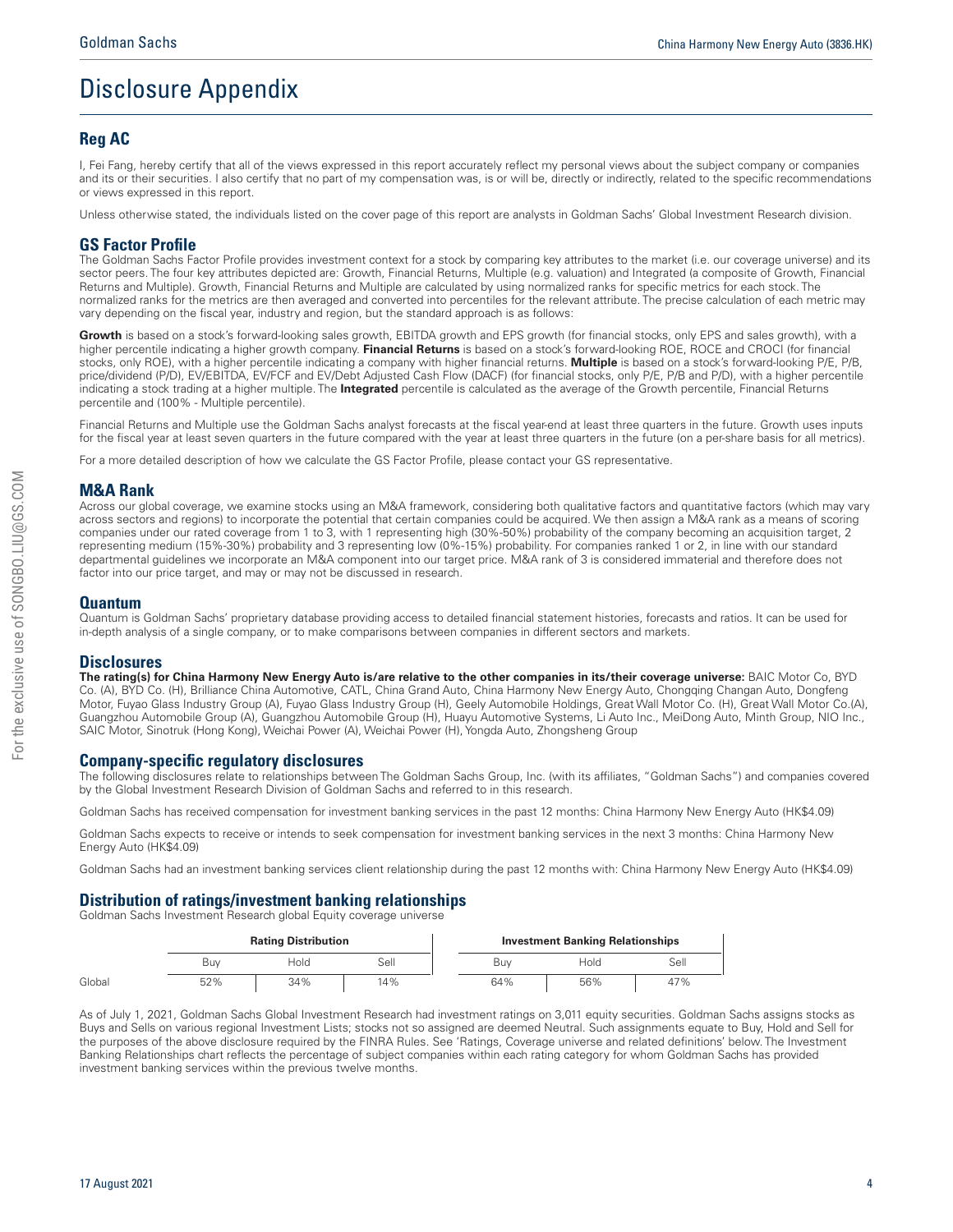# **Price target and rating history chart(s)**



.<br>The price targets shown should be considered in the context of all prior published Goldman Sachs research, which may or may not have included price targets, as well as developments relating to the company, its industry and financial markets

# **Regulatory disclosures**

#### **Disclosures required by United States laws and regulations**

See company-specific regulatory disclosures above for any of the following disclosures required as to companies referred to in this report: manager or co-manager in a pending transaction; 1% or other ownership; compensation for certain services; types of client relationships; managed/co-managed public offerings in prior periods; directorships; for equity securities, market making and/or specialist role. Goldman Sachs trades or may trade as a principal in debt securities (or in related derivatives) of issuers discussed in this report.

The following are additional required disclosures: **Ownership and material conflicts of interest:** Goldman Sachs policy prohibits its analysts, professionals reporting to analysts and members of their households from owning securities of any company in the analyst's area of coverage. **Analyst compensation:** Analysts are paid in part based on the profitability of Goldman Sachs, which includes investment banking revenues. **Analyst** as officer or director: Goldman Sachs policy generally prohibits its analysts, persons reporting to analysts or members of their households from serving as an officer, director or advisor of any company in the analyst's area of coverage. **Non-U.S. Analysts:** Non-U.S. analysts may not be associated persons of Goldman Sachs & Co. LLC and therefore may not be subject to FINRA Rule 2241 or FINRA Rule 2242 restrictions on communications with subject company, public appearances and trading securities held by the analysts.

**Distribution of ratings:** See the distribution of ratings disclosure above. **Price chart:** See the price chart, with changes of ratings and price targets in prior periods, above, or, if electronic format or if with respect to multiple companies which are the subject of this report, on the Goldman Sachs website at [https://www.gs.com/research/hedge.html.](https://www.gs.com/research/hedge.html)

#### **Additional disclosures required under the laws and regulations of jurisdictions other than the United States**

The following disclosures are those required by the jurisdiction indicated, except to the extent already made above pursuant to United States laws and regulations. **Australia:** Goldman Sachs Australia Pty Ltd and its affiliates are not authorised deposit-taking institutions (as that term is defined in the Banking Act 1959 (Cth)) in Australia and do not provide banking services, nor carry on a banking business, in Australia. This research, and any access to it, is intended only for "wholesale clients" within the meaning of the Australian Corporations Act, unless otherwise agreed by Goldman Sachs. In producing research reports, members of the Global Investment Research Division of Goldman Sachs Australia may attend site visits and other meetings hosted by the companies and other entities which are the subject of its research reports. In some instances the costs of such site visits or meetings may be met in part or in whole by the issuers concerned if Goldman Sachs Australia considers it is appropriate and reasonable in the specific circumstances relating to the site visit or meeting. To the extent that the contents of this document contains any financial product advice, it is general advice only and has been prepared by Goldman Sachs without taking into account a client's objectives, financial situation or needs. A client should, before acting on any such advice, consider the appropriateness of the advice having regard to the client's own objectives, financial situation and needs. A copy of certain Goldman Sachs Australia and New Zealand disclosure of interests and a copy of Goldman Sachs' Australian Sell-Side Research Independence Policy Statement are available at: [https://www.goldmansachs.com/disclosures/australia-new-zealand/index.html.](https://www.goldmansachs.com/disclosures/australia-new-zealand/index.html) **Brazil:** Disclosure information in relation to CVM Resolution n. 20 is available at [https://www.gs.com/worldwide/brazil/area/gir/index.html.](https://www.gs.com/worldwide/brazil/area/gir/index.html) Where applicable, the Brazil-registered analyst primarily responsible for the content of this research report, as defined in Article 20 of CVM Resolution n. 20, is the first author named at the beginning of this report, unless indicated otherwise at the end of the text. **Canada:** Goldman Sachs Canada Inc. is an affiliate of The Goldman Sachs Group Inc. and therefore is included in the company specific disclosures relating to Goldman Sachs (as defined above). Goldman Sachs Canada Inc. has approved of, and agreed to take responsibility for, this research report in Canada if and to the extent that Goldman Sachs Canada Inc. disseminates this research report to its clients. **Hong Kong:** Further information on the securities of covered companies referred to in this research may be obtained on request from Goldman Sachs (Asia) L.L.C. **India:** Further information on the subject company or companies referred to in this research may be obtained from Goldman Sachs (India) Securities Private Limited, Research Analyst - SEBI Registration Number INH000001493, 951-A, Rational House, Appasaheb Marathe Marg, Prabhadevi, Mumbai 400 025, India, Corporate Identity Number U74140MH2006FTC160634, Phone +91 22 6616 9000, Fax +91 22 6616 9001. Goldman Sachs may beneficially own 1% or more of the securities (as such term is defined in clause 2 (h) the Indian Securities Contracts (Regulation) Act, 1956) of the subject company or companies referred to in this research report. **Japan:** See below. **Korea:** This research, and any access to it, is intended only for "professional investors" within the meaning of the Financial Services and Capital Markets Act, unless otherwise agreed by Goldman Sachs. Further information on the subject company or companies referred to in this research may be obtained from Goldman Sachs (Asia) L.L.C., Seoul Branch. **New Zealand:** Goldman Sachs New Zealand Limited and its affiliates are neither "registered banks" nor "deposit takers" (as defined in the Reserve Bank of New Zealand Act 1989) in New Zealand. This research, and any access to it, is intended for "wholesale clients" (as defined in the Financial Advisers Act 2008) unless otherwise agreed by Goldman Sachs. A copy of certain Goldman Sachs Australia and New Zealand disclosure of interests is available at: [https://www.goldmansachs.com/disclosures/australia-new-zealand/index.html.](https://www.goldmansachs.com/disclosures/australia-new-zealand/index.html) **Russia:** Research reports distributed in the Russian Federation are not advertising as defined in the Russian legislation, but are information and analysis not having product promotion as their main purpose and do not provide appraisal within the meaning of the Russian legislation on appraisal activity. Research reports do not constitute a personalized investment recommendation as defined in Russian laws and regulations, are not addressed to a specific client, and are prepared without analyzing the financial circumstances, investment profiles or risk profiles of clients. Goldman Sachs assumes no responsibility for any investment decisions that may be taken by a client or any other person based on this research report. **Singapore:** Goldman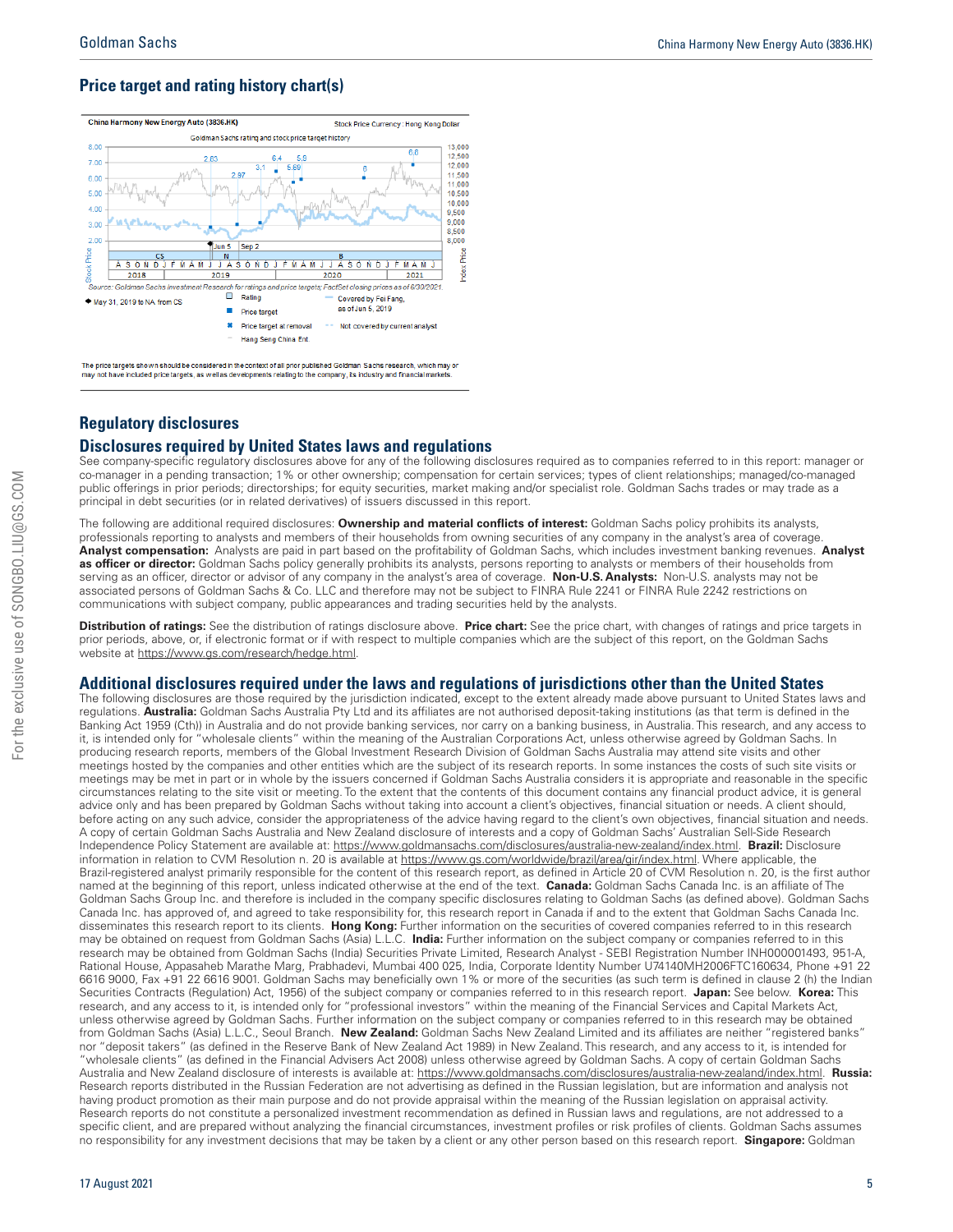Sachs (Singapore) Pte. (Company Number: 198602165W), which is regulated by the Monetary Authority of Singapore, accepts legal responsibility for this research, and should be contacted with respect to any matters arising from, or in connection with, this research. **Taiwan:** This material is for reference only and must not be reprinted without permission. Investors should carefully consider their own investment risk. Investment results are the responsibility of the individual investor. **United Kingdom:** Persons who would be categorized as retail clients in the United Kingdom, as such term is defined in the rules of the Financial Conduct Authority, should read this research in conjunction with prior Goldman Sachs research on the covered companies referred to herein and should refer to the risk warnings that have been sent to them by Goldman Sachs International. A copy of these risks warnings, and a glossary of certain financial terms used in this report, are available from Goldman Sachs International on request.

**European Union and United Kingdom:** Disclosure information in relation to Article 6 (2) of the European Commission Delegated Regulation (EU) (2016/958) supplementing Regulation (EU) No 596/2014 of the European Parliament and of the Council (including as that Delegated Regulation is implemented into United Kingdom domestic law and regulation following the United Kingdom's departure from the European Union and the European Economic Area) with regard to regulatory technical standards for the technical arrangements for objective presentation of investment recommendations or other information recommending or suggesting an investment strategy and for disclosure of particular interests or indications of conflicts of interest is available at<https://www.gs.com/disclosures/europeanpolicy.html>which states the European Policy for Managing Conflicts of Interest in Connection with Investment Research.

**Japan:** Goldman Sachs Japan Co., Ltd. is a Financial Instrument Dealer registered with the Kanto Financial Bureau under registration number Kinsho 69, and a member of Japan Securities Dealers Association, Financial Futures Association of Japan and Type II Financial Instruments Firms Association. Sales and purchase of equities are subject to commission pre-determined with clients plus consumption tax. See company-specific disclosures as to any applicable disclosures required by Japanese stock exchanges, the Japanese Securities Dealers Association or the Japanese Securities Finance Company.

#### **Ratings, coverage universe and related definitions**

**Buy (B), Neutral (N), Sell (S) -**Analysts recommend stocks as Buys or Sells for inclusion on various regional Investment Lists. Being assigned a Buy or Sell on an Investment List is determined by a stock's total return potential relative to its coverage universe. Any stock not assigned as a Buy or a Sell on an Investment List with an active rating (i.e., a stock that is not Rating Suspended, Not Rated, Coverage Suspended or Not Covered), is deemed Neutral. Each region's Investment Review Committee manages Regional Conviction lists, which represent investment recommendations focused on the size of the total return potential and/or the likelihood of the realization of the return across their respective areas of coverage. The addition or removal of stocks from such Conviction lists do not represent a change in the analysts' investment rating for such stocks.

**Total return potential** represents the upside or downside differential between the current share price and the price target, including all paid or anticipated dividends, expected during the time horizon associated with the price target. Price targets are required for all covered stocks. The total return potential, price target and associated time horizon are stated in each report adding or reiterating an Investment List membership.

**Coverage Universe:** A list of all stocks in each coverage universe is available by primary analyst, stock and coverage universe at [https://www.gs.com/research/hedge.html.](https://www.gs.com/research/hedge.html)

**Not Rated (NR).** The investment rating and target price have been removed pursuant to Goldman Sachs policy when Goldman Sachs is acting in an advisory capacity in a merger or strategic transaction involving this company and in certain other circumstances. **Rating Suspended (RS).** Goldman Sachs Research has suspended the investment rating and price target for this stock, because there is not a sufficient fundamental basis for determining, or there are legal, regulatory or policy constraints around publishing, an investment rating or target. The previous investment rating and price target, if any, are no longer in effect for this stock and should not be relied upon. **Coverage Suspended (CS).** Goldman Sachs has suspended coverage of this company. **Not Covered (NC).** Goldman Sachs does not cover this company. **Not Available or Not Applicable (NA).** The information is not available for display or is not applicable. **Not Meaningful (NM).** The information is not meaningful and is therefore excluded.

#### **Global product; distributing entities**

The Global Investment Research Division of Goldman Sachs produces and distributes research products for clients of Goldman Sachs on a global basis. Analysts based in Goldman Sachs offices around the world produce research on industries and companies, and research on macroeconomics, currencies, commodities and portfolio strategy. This research is disseminated in Australia by Goldman Sachs Australia Pty Ltd (ABN 21 006 797 897); in Brazil by Goldman Sachs do Brasil Corretora de Títulos e Valores Mobiliários S.A.; Public Communication Channel Goldman Sachs Brazil: 0800 727 5764 and / or contatogoldmanbrasil@gs.com. Available Weekdays (except holidays), from 9am to 6pm. Canal de Comunicação com o Público Goldman Sachs Brasil: 0800 727 5764 e/ou contatogoldmanbrasil@gs.com. Horário de funcionamento: segunda-feira à sexta-feira (exceto feriados), das 9h às 18h; in Canada by either Goldman Sachs Canada Inc. or Goldman Sachs & Co. LLC; in Hong Kong by Goldman Sachs (Asia) L.L.C.; in India by Goldman Sachs (India) Securities Private Ltd.; in Japan by Goldman Sachs Japan Co., Ltd.; in the Republic of Korea by Goldman Sachs (Asia) L.L.C., Seoul Branch; in New Zealand by Goldman Sachs New Zealand Limited; in Russia by OOO Goldman Sachs; in Singapore by Goldman Sachs (Singapore) Pte. (Company Number: 198602165W); and in the United States of America by Goldman Sachs & Co. LLC. Goldman Sachs International has approved this research in connection with its distribution in the United Kingdom.

Effective from the date of the United Kingdom's departure from the European Union and the European Economic Area ("Brexit Day") the following information with respect to distributing entities will apply:

Goldman Sachs International ("GSI"), authorised by the Prudential Regulation Authority ("PRA") and regulated by the Financial Conduct Authority ("FCA") and the PRA, has approved this research in connection with its distribution in the United Kingdom.

**European Economic Area:** GSI, authorised by the PRA and regulated by the FCA and the PRA, disseminates research in the following jurisdictions within the European Economic Area: the Grand Duchy of Luxembourg, Italy, the Kingdom of Belgium, the Kingdom of Denmark, the Kingdom of Norway, the Republic of Finland, Portugal, the Republic of Cyprus and the Republic of Ireland; GS -Succursale de Paris (Paris branch) which, from Brexit Day, will be authorised by the French Autorité de contrôle prudentiel et de resolution ("ACPR") and regulated by the Autorité de contrôle prudentiel et de resolution and the Autorité des marches financiers ("AMF") disseminates research in France; GSI - Sucursal en España (Madrid branch) authorized in Spain by the Comisión Nacional del Mercado de Valores disseminates research in the Kingdom of Spain; GSI - Sweden Bankfilial (Stockholm branch) is authorized by the SFSA as a "third country branch" in accordance with Chapter 4, Section 4 of the Swedish Securities and Market Act (Sw. lag (2007:528) om värdepappersmarknaden) disseminates research in the Kingdom of Sweden; Goldman Sachs Bank Europe SE ("GSBE") is a credit institution incorporated in Germany and, within the Single Supervisory Mechanism, subject to direct prudential supervision by the European Central Bank and in other respects supervised by German Federal Financial Supervisory Authority (Bundesanstalt für Finanzdienstleistungsaufsicht, BaFin) and Deutsche Bundesbank and disseminates research in the Federal Republic of Germany and those jurisdictions within the European Economic Area where GSI is not authorised to disseminate research and additionally, GSBE, Copenhagen Branch filial af GSBE, Tyskland, supervised by the Danish Financial Authority disseminates research in the Kingdom of Denmark; GSBE - Sucursal en España (Madrid branch) subject (to a limited extent) to local supervision by the Bank of Spain disseminates research in the Kingdom of Spain; GSBE - Succursale Italia (Milan branch) to the relevant applicable extent, subject to local supervision by the Bank of Italy (Banca d'Italia) and the Italian Companies and Exchange Commission (Commissione Nazionale per le Società e la Borsa "Consob") disseminates research in Italy; GSBE - Succursale de Paris (Paris branch), supervised by the AMF and by the ACPR disseminates research in France; and GSBE - Sweden Bankfilial (Stockholm branch), to a limited extent, subject to local supervision by the Swedish Financial Supervisory Authority (Finansinpektionen) disseminates research in the Kingdom of Sweden.